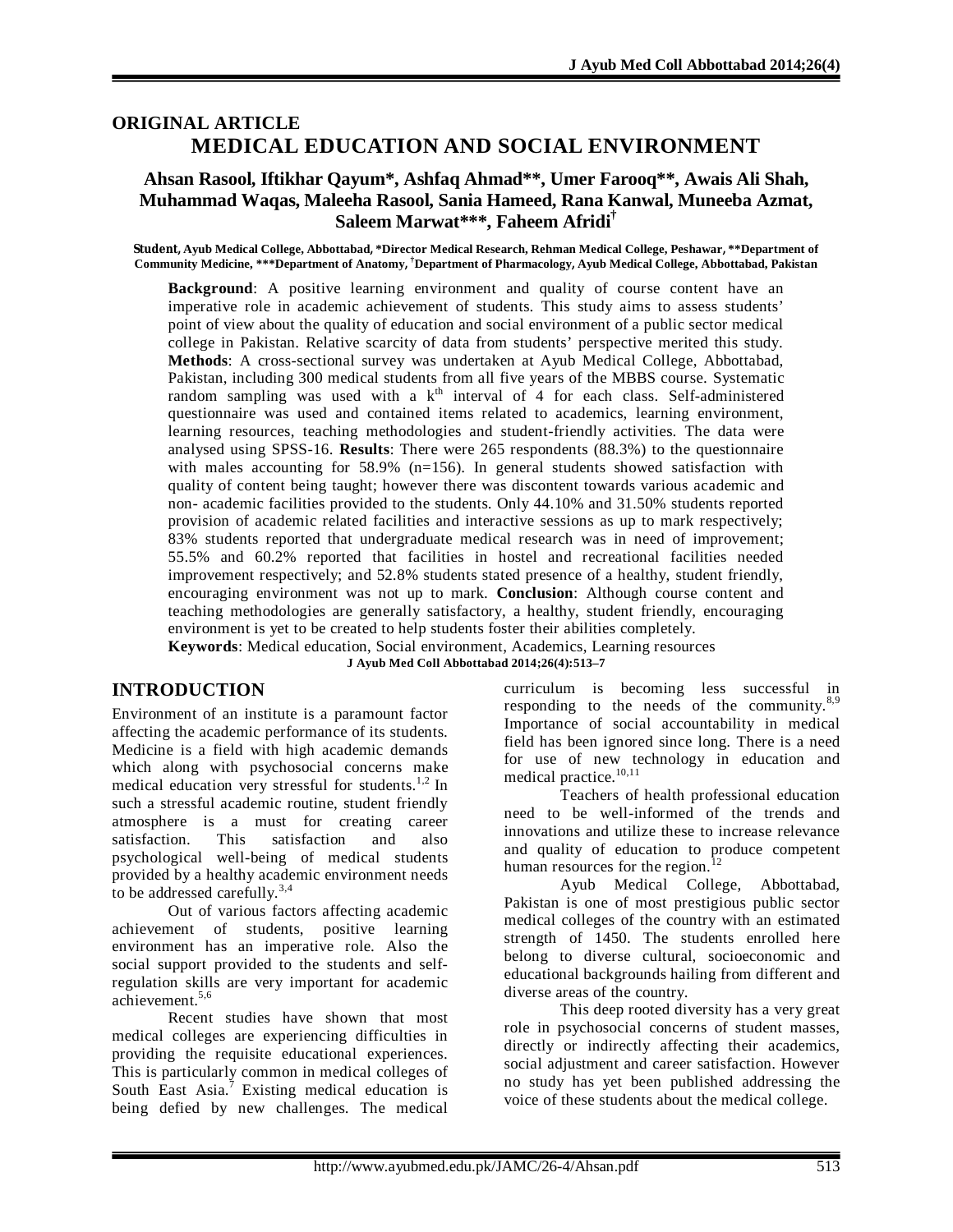This study aimed at assessing students' views about the quality of medical education, academic and non-academic support available and social environment of the medical college.

### **MATERIAL AND METHODS**

A cross-sectional qualitative survey was undertaken at Ayub Medical College (AMC), Abbottabad. The study included 300 medical students from all five years of the MBBS course. Systematic random sampling was used with a  $k<sup>th</sup>$ interval of 4 for each class.

A 10 item self-administered questionnaire was used in this study. The questionnaire consisted of statements regarding:

- 1. Course content
- 2. Modern teaching and learning facilities (internet, language labs etc.)
- 3. Academic related interactive sessions
- 4. Provision of research based teaching
- 5. Prevalence of a healthy, student friendly, encouraging environment
- 6. Co-curricular & recreational activities in the college
- 7. Facilities provided in the hostels
- 8. Quality of food available and standard of cafeteria
- 9. Ethics and moral values of students

10. Coordination between different student masses

Perspective of students regarding medical education was assessed through questions i-iv while perspective of education environment was assessed through questions v-x. Each item had two responses: 'needing improvement' and 'up to the mark'.

The survey was conducted after approval from institutional ethics committee of AMC, The participants were assured of confidentiality of the information provided and had an option of refusal to participate in the survey.

The anonymous questionnaire was distributed amongst students during breaks from their teaching schedule. The researchers collected the completed questionnaires.

The data obtained were analyzed using Statistical Package for Social Sciences (SPSS-16. Differences of frequencies between different variables/groups were compared using chi-square test; *p*≤0.05 was taken as significant.

## **RESULTS**

There were 265 respondents (88.3%) to the questionnaire with males accounting for 58.9%

(n=156). Maximum respondents were of 20–23 years of age with  $21.5\%$  from  $1<sup>st</sup>$  year, 19.2% from  $2<sup>nd</sup>$  year, 23.4% from 3<sup>rd</sup> year, 22.6% from 4<sup>th</sup> year and 13.2% from final year.

Quality of course content was up to mark for 76.5% students. Forty six percent students (117) reported that modern teaching and learning facilities provided by college were up to mark. Out of these 117, 9.4% (11) reported that course content needed improvement (Table-1).

The male students were more satisfied as compared to female students regarding the MBBS course content quality (table-2);81.1% of males students  $(n=120)$  compared to 69.5% of females (n=73) reported that quality of education was up to the mark with overall satisfaction of 76.3% for both genders.

Total of 55.5% males and 55.1% females showed dissatisfaction over provision of modern teaching and facilities provided by the college  $(p=0.95)$ , making for a total of 55.3% dissatisfied students in this category. 74.7% females compared to 66.0% males were not satisfied with academic related interactive sessions  $(p=0.137)$ ; in total 69.6% students were not satisfied with academic related interactive sessions. 88.5% female students compared to 80.4% males (*p*=0.086) reported that provision of research based teaching was in need of improvement; overall 83.7% students were dissatisfied with research based teaching.

Comparing the results of satisfaction over research based learning with class of respondents, there was increase in number of students reporting that research facilities provided were up to mark with11.32% in first year to 23.32% in final year.

Two third of students were satisfied with morals and ethics of other fellow colleagues. However, almost another  $1/3^{rd}$  (37%) of students reported lack of coordination among student masses.

Quality of food was not up to the satisfaction of as many as 68% students. 55.5% students reported that facilities provided in the college were in need of improvements. 60.2% students were not satisfied with recreational activities were not satisfactory.

Environment of college as student friendly was reported by 47.2% as shown in table 3. However, academic related interactive sessions and provision of research based learning were not up to the mark as 68.5% students reported that there was need of improvement (Table-3).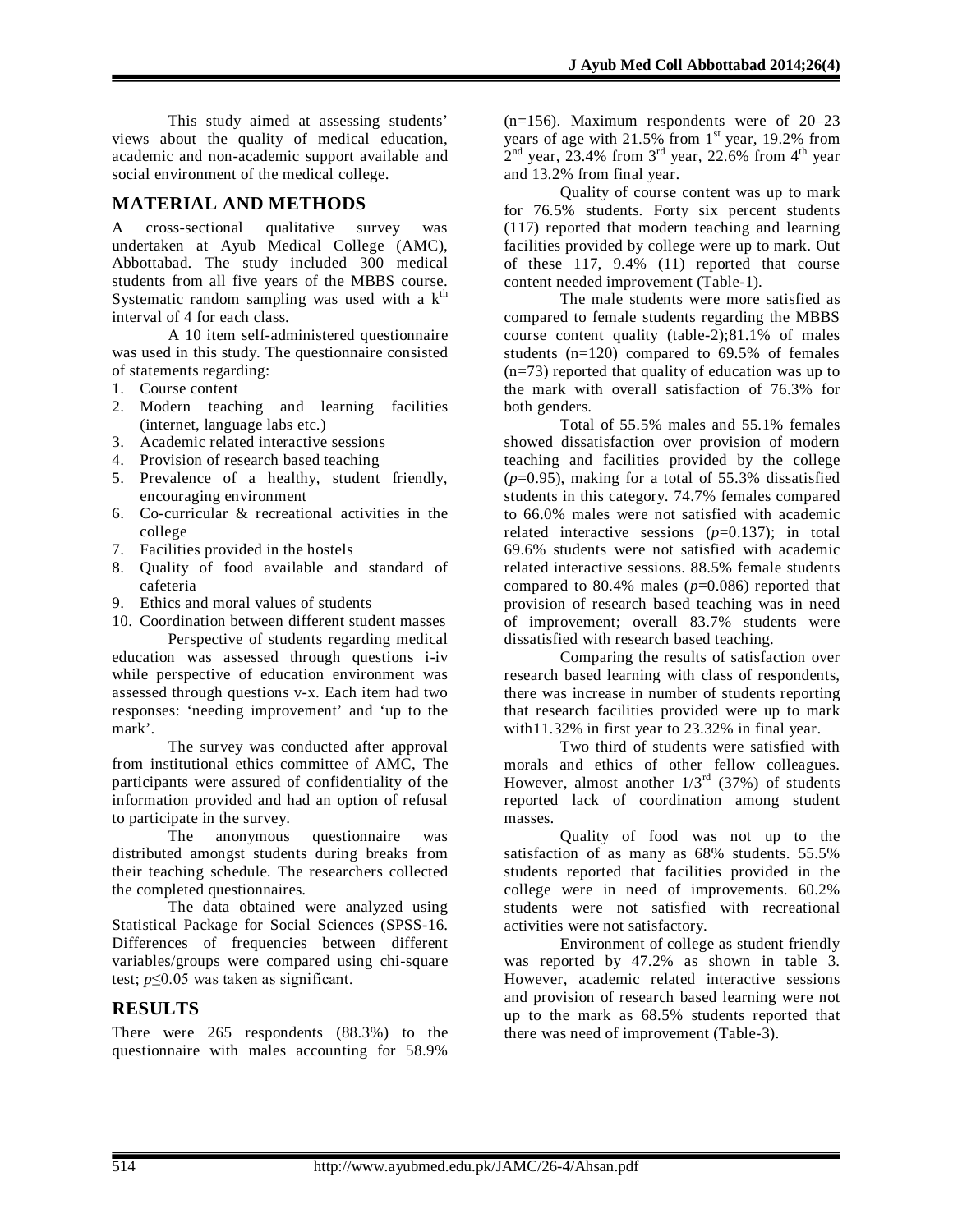|            |                   | Modern teaching and learning facilities | <i>p</i> -value | <b>Total</b> |             |
|------------|-------------------|-----------------------------------------|-----------------|--------------|-------------|
|            |                   | Need improvement<br>Up to the mark      |                 |              |             |
| Course     | Needs improvement | 49 (35.5%)                              | $1(9.4\%)$      | < 0.001      | 60(23.5%)   |
| content    | Up to the mark    | 89 (64.5%)                              | 106 (90.6%)     |              | 195 (76.5%) |
|            | Total             | 138 (54.11%)                            | 117 (45.88%)    |              | 255         |
| Missing-10 |                   | Total-265                               |                 |              |             |

#### **Table-1: Course content compared to modern teaching and learning facilities**

#### **Table-2: Comparison of results with gender of respondents**

| <b>Items</b>                                 | <b>Response</b>   | Gender       |               | <i>p</i> -value | <b>Total</b> |  |
|----------------------------------------------|-------------------|--------------|---------------|-----------------|--------------|--|
|                                              |                   | Male         | <b>Female</b> |                 |              |  |
|                                              | Needs improvement | 28 (18.9%)   | 32 (30.5%)    |                 | 60(23.7%)    |  |
| The course content in medical college        | Is Up to the mark | 120 (81.1%)  | 73 (69.5%)    | 0.033           | 193 (76.3%)  |  |
|                                              | Total             | 148          | 105           |                 | 253          |  |
| Modern teaching and learning facilities      | Need improvement  | 86 (55.5%)   | 59 (55.1%)    |                 | 145 (55.3%)  |  |
| (internet, language labs etc.) in my college | Is Up to the mark | 69 (44.5%)   | 48 (44.9%)    | 0.956           | 117 (44.7%)  |  |
|                                              | Total             | 155          | 107           |                 | 262          |  |
|                                              | Need improvement  | 99 (66.0%)   | 77 (74.7%)    |                 | 176 (69.6%)  |  |
| Academic related interactive sessions        | Is Up to the mark | 51 (34.0%)   | $26(25.3\%)$  | 0.137           | 77 (30.4%)   |  |
|                                              | Total             | 150          | 103           |                 | 253          |  |
| Provision of research based teaching in my   | Needs improvement | 123 (80.4%)  | 92 (88.5%)    |                 | 215 (83.7%)  |  |
| medical college                              | Is Up to the mark | $30(19.6\%)$ | $12(11.5\%)$  | 0.086           | 42 (16.3%)   |  |
|                                              | Total             | 153          | 104           |                 | 257          |  |

|  | Table-3: Perspective regarding medical education and social environment |  |
|--|-------------------------------------------------------------------------|--|
|  |                                                                         |  |

| <b>Perspective Regarding Medical Education</b>                                              |                |                |                        |                        |              |                  |  |
|---------------------------------------------------------------------------------------------|----------------|----------------|------------------------|------------------------|--------------|------------------|--|
| <b>Items of Medical Education</b>                                                           |                | Up to the mark |                        | In need of improvement |              | <b>Missing</b>   |  |
|                                                                                             | N              | $\frac{0}{0}$  | N                      | $\frac{0}{0}$          | <b>Total</b> | <b>Responses</b> |  |
| The course content in my medical college is                                                 | 195            | 76.50%         | 60                     | 23.50%                 | 255          | 10               |  |
| Modern teaching and learning facilities (internet, language<br>labs etc.) in my college are |                | 44.70%         | 146                    | 55.30%                 | 264          |                  |  |
| Academic related interactive sessions are                                                   | 81             | 31.50%         | 176                    | 68.50%                 | 257          | 8                |  |
| Provision of research based teaching in my medical college is                               | 43             | 16.70%         | 216                    | 83.40%                 | 259          | 6                |  |
| <b>Perspective Regarding Social environment</b>                                             |                |                |                        |                        |              |                  |  |
| <b>Items of Social Environment</b>                                                          | Up to the mark |                | In need of improvement |                        | <b>Total</b> | <b>Missing</b>   |  |
|                                                                                             | N              | $\frac{0}{n}$  | N                      | $\frac{6}{9}$          |              | <b>Responses</b> |  |
| Ethics of students are                                                                      | 173            | 66%            | 89                     | 34%                    | 262          | 3                |  |
| Coordination among students is                                                              | 168            | 63.4%          | 97                     | 36.6%                  | 265          | $\Omega$         |  |
| Food quality is                                                                             | 85             | 32.1%          | 180                    | 67.9%                  | 265          | $\Omega$         |  |
| Facilities in hostel are                                                                    | 117            | 44.5%          | 146                    | 55.5%                  | 263          | $\overline{c}$   |  |
| Recreational activities are                                                                 | 104            | 39.8%          | 157                    | 60.2%                  | 261          | 4                |  |
| Student friendly environment is                                                             | 124            | 47.1%          | 139                    | 52.9%                  | 263          | $\overline{c}$   |  |

## **DISCUSSION**

Despite various studies highlighting quality of medical education and importance of social environment, there is scarcity of data regarding students' point of view about their education and the environment of medical colleges in Pakistan. A Large majority of students in the present study reported that quality of course content was satisfactory; this was truer for male students than female students. This satisfaction for quality of education is in contrast to studies of Irby  $DM<sup>8</sup>$  and Skochelak  $SE<sup>9</sup>$  who reported that present medical curriculum is becoming less successful in responding to the present needs.

Our results have shown that students satisfied with quality of education were mainly those students who showed satisfaction over teaching and learning facilities provided by the college (table 1), thus endorsing that evidence based learning, satisfactory competence of teachers, modern learning facilities, teaching methodologies, reference books used by the students, etc., all add up to create satisfaction for the quality as indicated by Sarinivasan M *et al*<sup>13</sup> and Jain V *et al*. 14

While considering the gender of respondents, male students were comparatively more satisfied with the quality of education and various facilities provided by the college. This shows that there is greater level of discontent among female students. This is consistent with report of Khan  $BA<sup>15</sup>$  depicting that male students of Pakistani universities have greater degree of satisfaction.

Academic related interactive sessions in college inculcate better interaction, medical college inculcate better confidence, clinical application and preparation for university examinations in the medical college as indicated by Rehman R.<sup>18</sup> Students feel more satisfied if their academics are imparted through interactive sessions. However our study shows that more than  $2/3<sup>rd</sup>$  of the students showed discontent over academic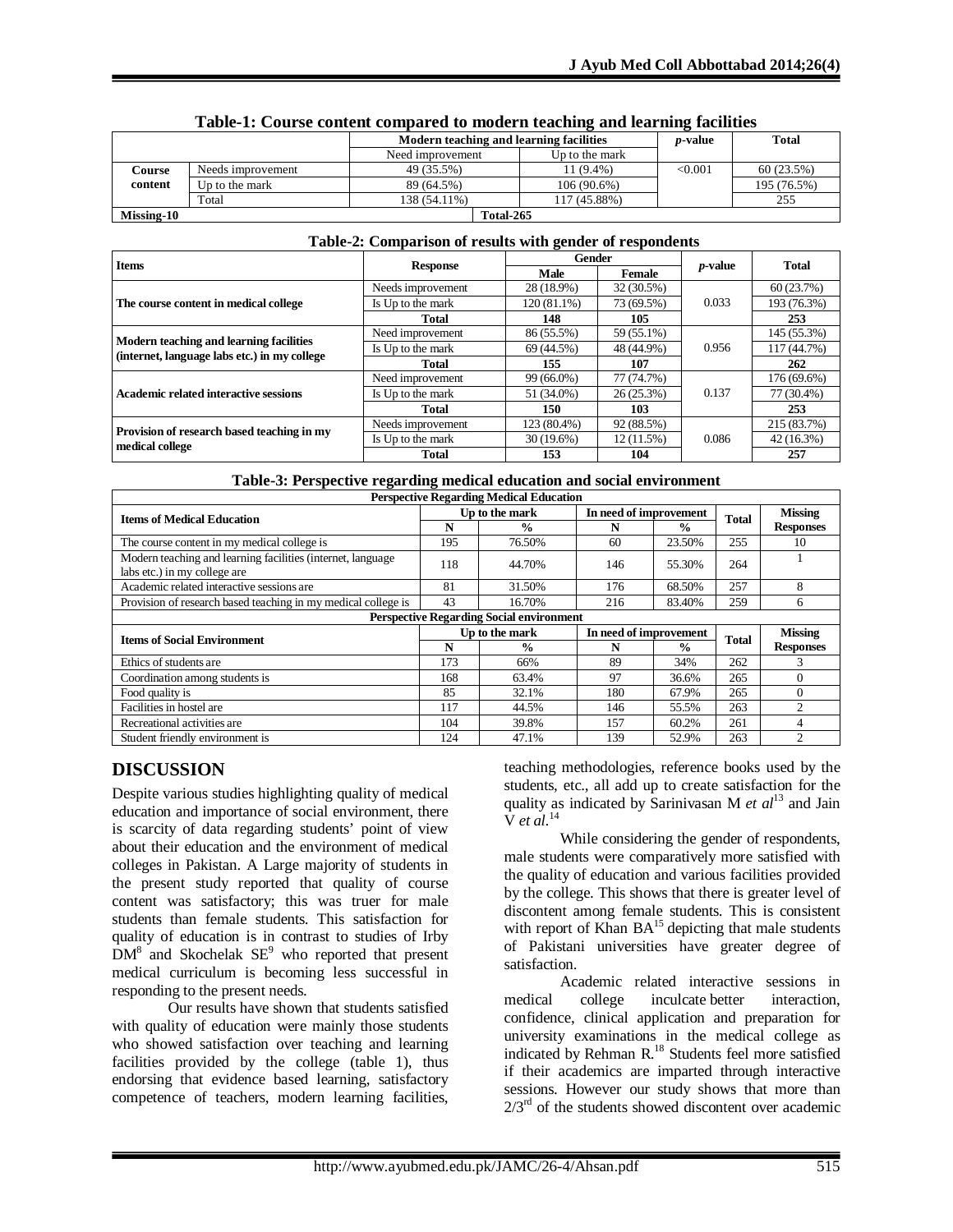related interactive sessions depicting the dire need to upgrade the provision of these interactive sessions in the college.

In response to increasing need for research based learning and in order to facilitate researchers in the country, Pakistan Medical Research Council (PMRC) has been made with the mandate to promote, organize, coordinate and undertake health research in the country.<sup>17</sup> However our results show that a large majority of students (88.5% female students compared to 80.4% males) were not satisfied with provision of research based teaching in the college. Our results are consistent with report of Qurashi A *et al*<sup>16</sup> endorsing that academician and researchers face problems due to poor infrastructure or lack of library facilities for research in medical institutions in this region. Level of dissatisfaction was not uniform among all classes, however. It was maximum in first year and minimum in final year. Thus depicting that research provision in higher classes was much appreciated.

Moral values as reported by $1/3<sup>rd</sup>$  of the students were in need of improvement. Almost similar number of students (37%) reported lack of coordination among student masses. Lack of concern and general negative psychology among students has direct relationship with cultural differences, background of student and bullying by senior colleagues. These differences in as many as  $1/3<sup>rd</sup>$  of students increased their vulnerability to be bullied by other students as well. Ahmer S *et al*<sup>19</sup> have also endorsed that students feeling less secure and isolated were more likely to be bullied by other students.

Factors influencing students' satisfaction over hostels in universities include satisfaction with fees, distance from university facilities, room safety, room size, hostel security, and other hostel facilities. $20$  Our results showed that almost a half of students reported that facilities in hostel were in need of improvement with a satisfaction level of 44.5%.This is in contrast to reports from developed Asian Muslim countries like Malaysia where satisfaction level is 74% as indicated by Najib  $N<sup>21</sup>$  Our results are similar to Southwestern Nigerian universities where satisfaction level is 47% as indicated by Amole  $D<sup>22</sup>$  Particular dissatisfaction was over quality of food available with as many as 68% students showing dissatisfaction depicting a dire need for improvement of the facilities.

As many as 60.2% students showed dissatisfaction over provision of recreational facilities available for the students. Lack of such facilities in medical colleges, despite the physical as well as psychological stressful routin, is contributing towards increasing level of stress among medical students particularly among female students.<sup>23</sup> Various studies from the region have suggested that in order to compensate for the stressful routine of medical

students, recreational facilities should be provided as concluded by Jadoon NA  $et \text{ } al^{24}$ . Despite previous studies, our study also shows the mass dissatisfaction over such facilities provided to the students, (i.e., if at all).

Various studies from the region have concluded that the development of student friendly environment in medical colleges in necessary for medical students in order to cope with the academic stress of medical college. In comparison to study from 6 medical colleges of region as indicated by Aarif SM,<sup>25</sup> our results indicate that environment of medical college to be student friendly is yet to be created as almost a half of students stated prevalence of a healthy, student friendly, encouraging environment is not up to mark.

However on account of lack of awareness among students and while considering the attitude of students toward such surveys, a quantitative study could not be performed. Thus limiting us to a qualitative study based on a 10 item questionnaire.

# **CONCLUSION**

Although course content and teaching resources are satisfactory, there is dissatisfaction with teaching methodology due to lack of adoption of innovative and integrative techniques in particular dearth of research related activities. Moreover a healthy, student friendly, encouraging environment is yet to be created to help students foster their abilities completely.

# **ACKNOWLEDGEMENT**

I express my heartiest gratitude to Dr. Alvi and other fellow colleagues who helped a lot in compiling this article. Their team effort in random collection of questionnaires from students is worth admiring. I am thankful to the Department of Medical Education, Ayub Medical College, Abbottabad for helping me complete this article.

## **REFERENCES**

- 1. Lentz FE, Shapiro ES. Functional assessment of the academic environment. School Psychology Review 1986;15:346–57
- 2. Shah M, Hasan S, Malik S, Sreeramareddy CT. Perceived Stress, Sources and Severity of Stress among medical undergraduates in a Pakistani Medical School. BMC Med Educ 2010;10(1):2
- 3. Konrad TR, Williams ES, Linzer M, McMurray J, Pathman DE, Gerrity M *et al*. Measuring physician job satisfaction in a changing workplace and a challenging environment. Med Care 1999;37(11):1174–82.
- 4. Guthrie EA., Black D, Shaw CM, Hamilton J, Creed FH, Tomenson B. Embarking upon a medical career: psychological morbidity in first year medical students. Med Educ 2009;29(5):337–41.
- 5. Reed DA, Shanafelt TD, Satele DW, Power DV, Eacker A, Harper W, *et al*. Relationship of Pass/Fail Grading and Curriculum Structure With Well-Being Among Preclinical Medical Students: A Multi-Institutional Study. Acad Med 2011;86(11):1367–73.